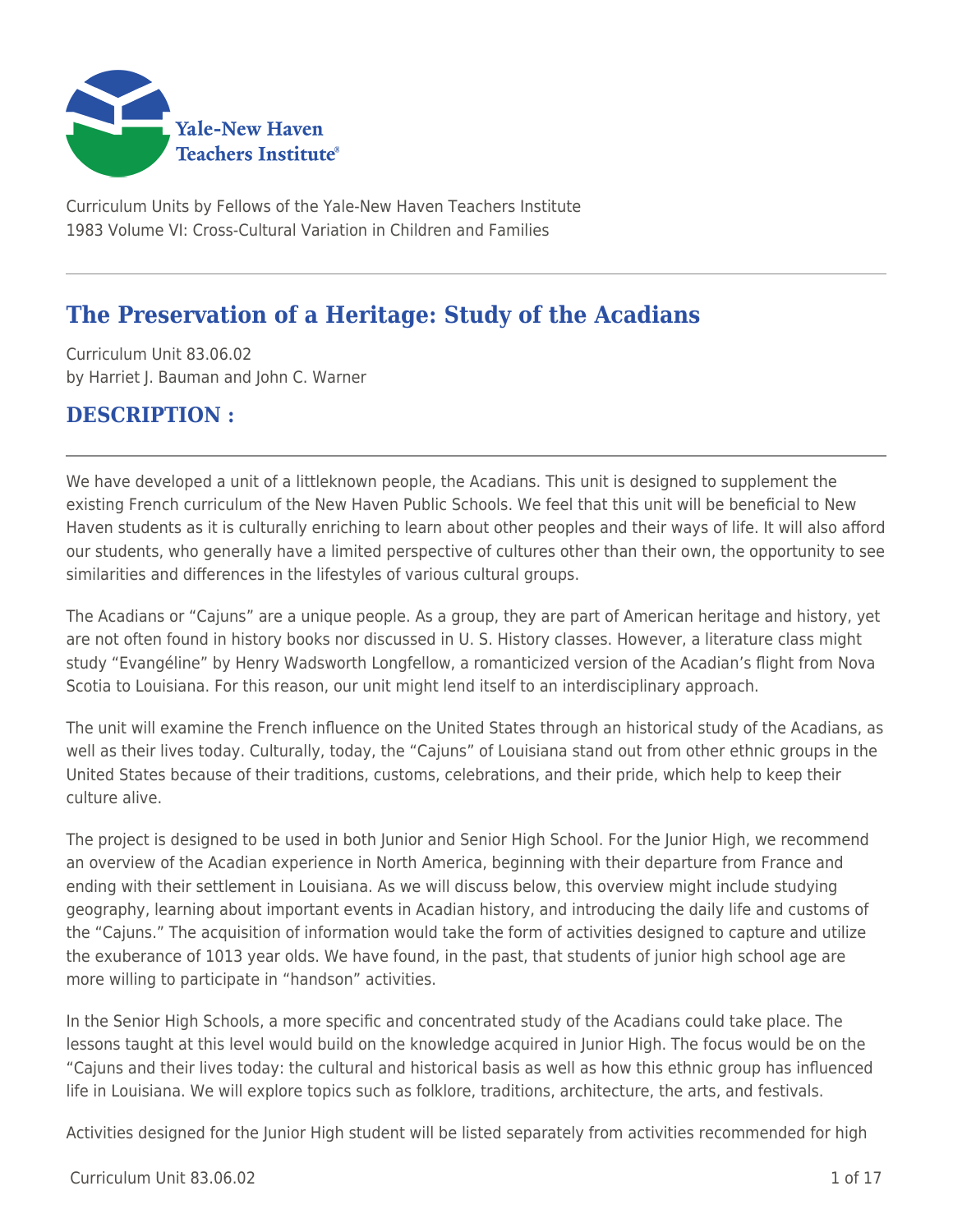school students. We recognize the fact that some students in high school will not have been exposed to this material in junior high. For this reason, some of the materials included in the high school section will be of an introductory nature. It is up to each teacher to evaluate the use of included materials for his/her own classes.

Planned activities might include speakers, filmstrips, movies, oral and written reports, threedimensional projects like dioramas, visual projects like montages and collages, and a culminating event such as an Acadian festival. It might be worthwhile to have high school students present a program to junior high students or to have them participate in an activity together.

Some of the topics to be considered might include: daily life, customs, holidays, dress, architecture, folklore (songs, dances, games, toys, folktales), food and similarities and differences with English-speaking colonial life.

The length of the unit could be anywhere from one to two marking periods depending on the ability level of the classes and the interest engendered by the activities.

## *IMPORTANT EVENTS IN ACADIAN HISTORY*

- 1534 Jacques CARTIER discovers Canada and Newfoundland.
- 1543 JeanFrancois de la Rocque de Roberval leads an expedition further into Canada.
- 1603 Samuel D. Champlain reaches Tadoussac and continues explorations trying to find places about which the Indians tell stories.
- 1604 Pierre Du Gua De Monts lands at La HEve, penetrates to La Baie Francaise (Bay of Fundy)<br>and founds a colony in Acadia (Nova Scotia) with PontGravé and Champlain.
- 1605 De Monts and Champlain explore the coasts more fully and find Cape Cod; they found a new colony, PortRoyal.
- <sup>1606</sup> De Monts has been sent more men and provisions as well as Louis Hébert, an apothecary, and Marc Lescarbot, a lawyer.
- 1607 The colony cannot exist without a monopoly on trade so they return to France.

One of the leaders of Jamestown colony, Samuel Argall, on a fishing trip, attacks the fort of San Sauveur recently founded by the Jesuits. It surrenders. He brings most of the inhabitants back with him as prisoners. Sir Thomas Gates orders Angall to return and destroy all of the French establishments. Saint Sauveur and Port-Royal are razed.

- 1614 Poutrincourt returns and sees what has happened. He returns to France with some of the colonists. Some others decide to stay with Biencourt, son of Poutrincourt.
- 1618-1623 The fur trade loses its importance.

James I of England gives all of the territory north of SainteCroix River to Sir William

- 1621 Alexander, a Scotsman. This territory includes the maritime provinces and the Gaspé Peninsula.
- 1624 Sir William offers the title of Baron to whomever sends six men and enough food and supplies for two years.

Biencourt dies.

- 1625-1631 Sir William creates 85 baronies. The territory now has a name, Nova Scotia (New Scotland).
- 1627 RICHELIEU founds the Compagnie de la Nouvelle France (The Company of New France), which claims Acadia as well as Canada belongs to France.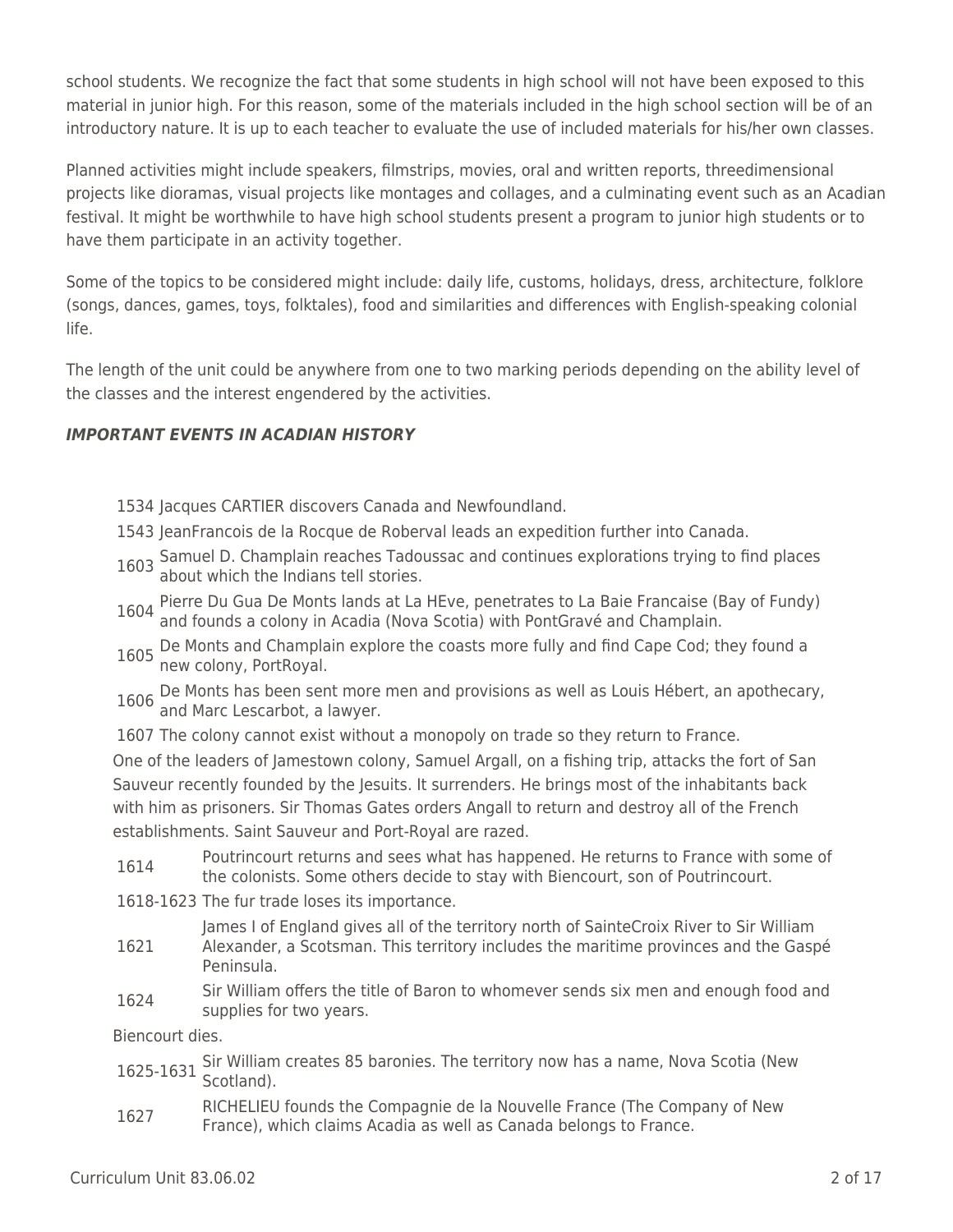| 1629 | Captain Charles DANIEL destroys an English settlement on Cape Breton Island.                                                                                                                                                                                                                      |
|------|---------------------------------------------------------------------------------------------------------------------------------------------------------------------------------------------------------------------------------------------------------------------------------------------------|
| 1632 | Treaty of St. GermainenLaye gives Acadia and New France to France.                                                                                                                                                                                                                                |
| 1635 | Issac de RAZILLY lieutenantgeneral of New France asks to be only in charge of<br>Acadia. In the name of the CentAssociés, he distributes land. He brings 300 men and<br>3 Capucin monks. He designates Port-Royal as the capital. Has a fort built at<br>Causeau. Establishes himself at Le HEve. |
| 1935 | de RAZILLY dies.                                                                                                                                                                                                                                                                                  |
| 1645 | Menon d'Adinay attacks the fort of St. Jean; uncontested head of Acadia. He alone<br>has the privilege of the fur trade.                                                                                                                                                                          |
| 1652 | War breaks out between England and Holland.                                                                                                                                                                                                                                                       |
| 1654 | Peace treaty between England and Holland. Robert SEDGWICK sets sail for Acadia to<br>chase out the French who are rivals of New England in fishing and fur trade. [from<br>Fort de St. Jean, de PortRoyal, de Pentagonet] SEDGWICK's son-inlaw, John<br>LEVERETT, is military governor of Acadia. |
| 1656 | CROMWELL concedes the Acadian territory to Thomas TEMPLE, William CROWNE, and<br>Le Tour.                                                                                                                                                                                                         |
| 1657 | France gives title of governor of Acadia to Emmanuel Le BORGNE, merchant and<br>financier from La Rochelle. Nicolas DENYS is named governor of Cape Breton, St.<br>Jean Island, and Madelaine Islands.                                                                                            |
| 1667 | Louis XIV, by a treaty with England, has all the Acadian territory returned to France.                                                                                                                                                                                                            |
| 1670 | Le Chevalier de Grandfontaine finally gets control of Acadia.                                                                                                                                                                                                                                     |
| 1673 | Louis JOLLIET AND Jacques MARQUETTE discover the Mississippi River.                                                                                                                                                                                                                               |
| 1678 | Robert CAVELIER de la SALLE continues exploration of the Mississippi River.                                                                                                                                                                                                                       |
| 1682 | Robert CAVELIER de la SALLE takes over Louisiana Territory in the name of Louis XIV.                                                                                                                                                                                                              |
| 1684 | Le SALLE establishes a colony at the mouth of the Mississippi River.                                                                                                                                                                                                                              |
| 1686 | d'IBERVILLE is part of the expeditionary force led by the Chevalier de Troyes                                                                                                                                                                                                                     |
| 1694 | d'IBERVILLE conquers the main fort on Hudson Bay Port Nelson.                                                                                                                                                                                                                                     |
| 1696 | d'IBERVILLE attacks and destroys Fort Pemaquid in Newfoundland to keep the<br>friendship of Indians and to protect the Saint Lawrence Valley. The English capture<br>Fort Nelson.                                                                                                                 |
| 1697 | d'IBERVILLE and the French fleet retake Fort Nelson. The Treaty of Ryswick between<br>France and England gives the Hudson Bay area to France.                                                                                                                                                     |
| 1698 | d'IBERVILLE discovers the mouth of the Mississippi River.                                                                                                                                                                                                                                         |
| 1699 | d'IBERVILLE establishes the first fort on Biloxi Bay between the Mobile River and the<br>Mississippi River.                                                                                                                                                                                       |
| 1706 | d'IBERVILLE dies of yellow fever.                                                                                                                                                                                                                                                                 |
| 1712 | Antoine CROZAT has a commercial monopoly (valid for fifteen years) in the Louisiana<br>Territory. Trade with the Spanish diminishes. Madrid forbids any trade between<br>Mexico and Louisiana.                                                                                                    |
| 1713 | England and France do not agree on the limits of ceded Acadian territory.                                                                                                                                                                                                                         |
| 1717 | CROZAT has to give up his trade rights. The Compagnie d'Occident (Company of the<br>West) gets a monopoly on commerce for 25 years.                                                                                                                                                               |
|      | Illinois is attached to the Louisiana Territory.                                                                                                                                                                                                                                                  |
| 1718 | <b>BIENVILLE founds New Orleans.</b>                                                                                                                                                                                                                                                              |
| 1720 | Governor Richard PHILLIPS warns the Acadians that they have four months to swear<br>allegiance to England. If not, they will be forced to leave Nova Scotia.                                                                                                                                      |
|      |                                                                                                                                                                                                                                                                                                   |

1722 New Orleans becomes capital of Louisiana Territory.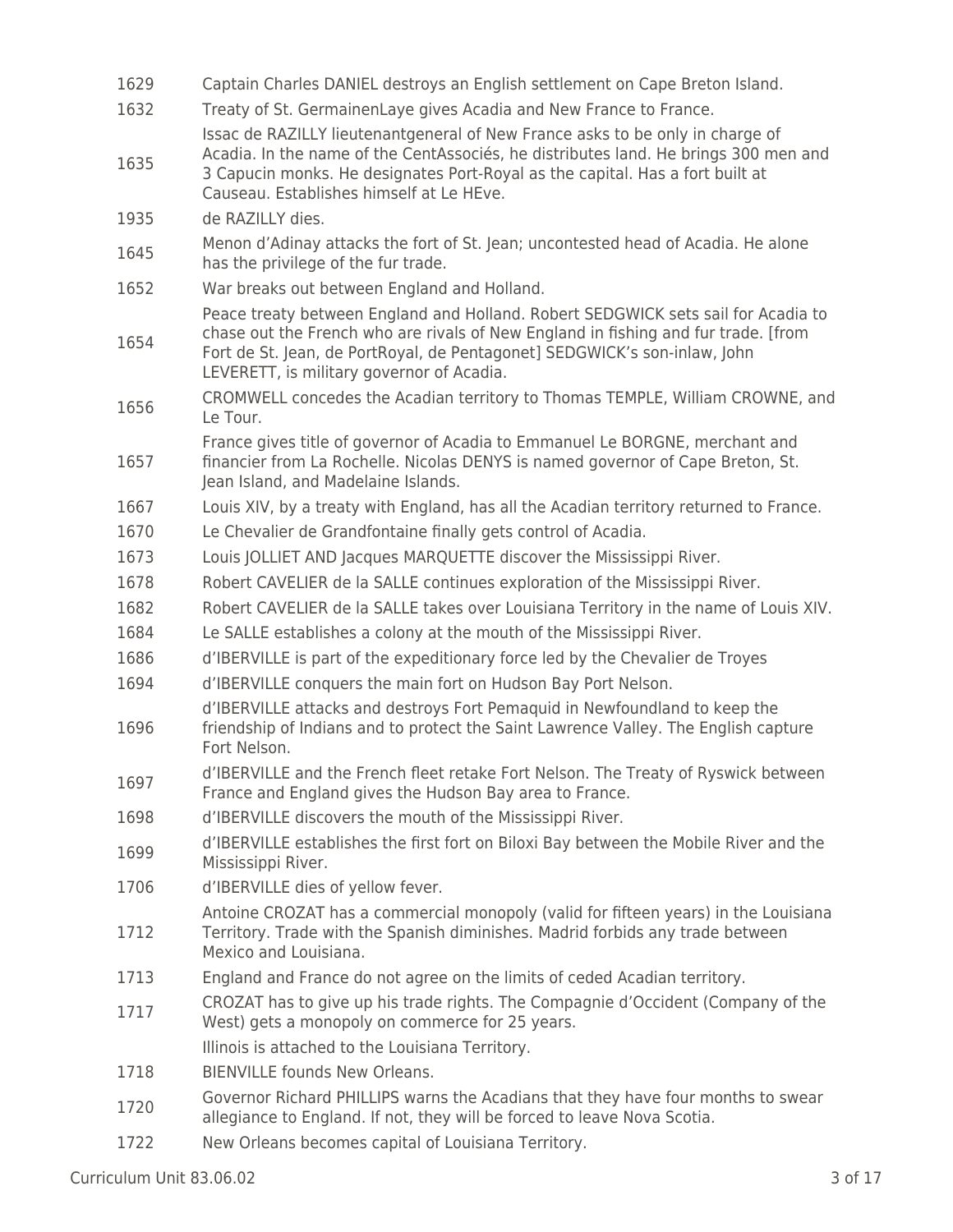| 1729 | Indians attack the inhabitants of Louisiana.                                                                                                                                                                                           |
|------|----------------------------------------------------------------------------------------------------------------------------------------------------------------------------------------------------------------------------------------|
| 1730 | The governor (English) promises to respect Acadian neutrality.                                                                                                                                                                         |
| 1731 | JeanBaptiste Le Moyne de Bienville, governor, does what he can to fortify the colony<br>and to bring in more settlers.                                                                                                                 |
| 1744 | France declares war on England. Du Quesnel, commander of Louisbourg orders<br>Joseph DUPONT and Sieur DUVIVER to destroy the principal English forts in Nova<br>Scotia, IleRoyal, and Annapolis. The Acadian population stays neutral. |
| 1745 | Another attack on Annapolis takes place. A 47 day siege of Louisbourg by the<br>English, led by Admiral Peter WARREN and William PEPPERRELL.                                                                                           |
| 1748 | Treaty of AixlaChapelle. Louisbourg is given back to the French, while they give<br>Madras back to England. The English colonists and the Acadians are furious about<br>the treaty.                                                    |
| 1749 | Charles des HERBIERS takes possession of Louisbourg. Three thousand Acadians are<br>sent from Nova Scotia to continental Acadia.                                                                                                       |
|      | Major Charles LAWRENCE founds Halifax.                                                                                                                                                                                                 |
| 1754 | New England wants Acadia conquered, while Virginia wants Ohio conquered. A<br>congress is held in Albany about this situation. (Including New England states, New<br>York, Pennsylvania, and Maryland).                                |
| 1755 | Forts Beauséjour and Gaspareau surrender to the English. 67,000 Acadians deported<br>from GrandPré.                                                                                                                                    |
| 1758 | England conquers IleRoyal and IleSaint-Jean.                                                                                                                                                                                           |
| 1762 | The deportation ends.                                                                                                                                                                                                                  |

## **OBJECTIVES AND STRATEGIES:**

## **Objective One:**

The first and perhaps most elementary objective of the unit is to introduce a Frenchspeaking culture present in the United States to students of French on the Junior or Senior High School level. The Acadians are a Frenchspeaking people who have settled in Louisiana for the most part, although there are small groups of Acadians in Maine, Massachusetts and Rhode Island.

One way to introduce a culture to students who generally have little knowledge of geography

A. is to locate the areas of interest on a map. This gives the students a chance to orient themselves and to recognize the wider world.

It is often helpful to show students pictures of different geographical locations which are important to the unit of study. For example, it is most helpful to make a collection of pictures of the Acadian migration from Nova Scotia through eastern Canada down through the United

B. States to Louisiana. A unique way to tell the story of the Acadian migration is to act out a skit with students in which you and they are participants in the migration. Students will, in being active participants, understand more clearly some of the unique experiences of the Acadians as well as some of the problems which face a displaced people.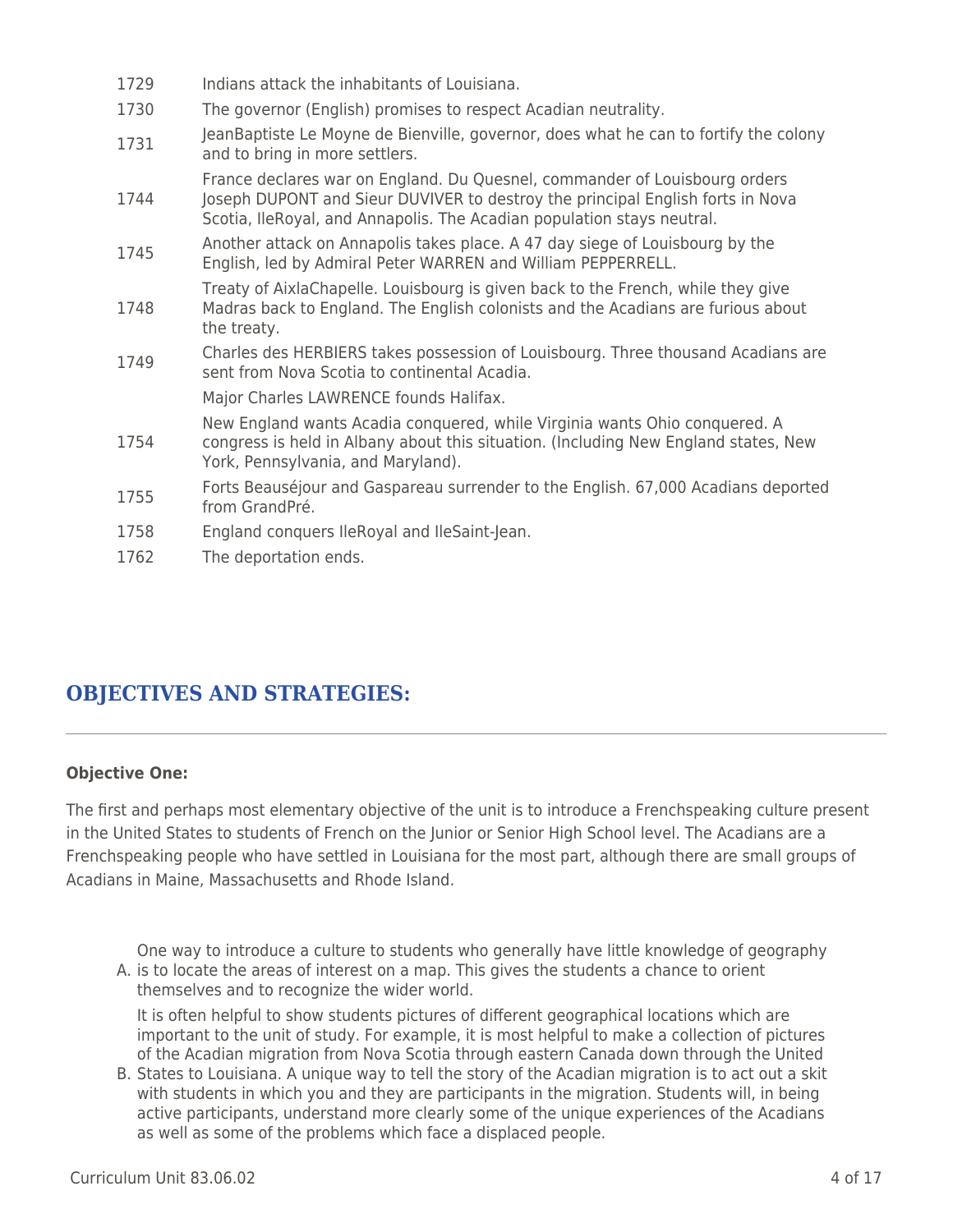## **Objective Two:**

The second objective of the unit is to examine the roots or history of the Acadians. We recommend that, although the history of a people is important and helps to understand the presentday culture, more time be spent on modernday customs of the Acadians. Only a short period of time—a couple of days—need be devoted to the study of Acadian history. The historical portion of the cultural exploration can best be handled by the students in the following manner:

A. a couple of trips to either the school or public library for students to do some exploration The teacher can assign reports on different aspects of the target culture. This simply involves through the reference materials.

Have students present their reports orally. Encourage dramatic preparation. You will find that

- B, even your more difficult students will enjoy being the focus of attention in the classroom. We<br>B, have found, in the past, that the learning everyioness of the students are enrished by have found, in the past, that the learning experiences of the students are enriched by activities which focus on active rather than passive learning.
- C. After all the materials have been collected and presented, the students might organize a time line of important events which, after being decorated could be displayed in the classroom.

## **Objective Three:**

The third objective of the unit is to learn specifically about the Acadian culture.

The best way to learn about a specific culture is to study the folk literature of the culture. For

- A, this reason, folk literature in English to be read with students will be included in the<br>A, bibliography, In addition to the folk literature, we have discovered a sultural unique bibliography. In addition to the folk literature, we have discovered a cultural uniqueness in music, dance, games, and toys which we will explore in detail below.
- B. To attain this objective, certain topics will be studied:

Traditions, customs, and festivals: These three topics can be approached in a similar fashion. Ideally, it is our intention to expose students to family life, the role of the family, occupations unique to the culture, pastimes and celebrations such as weddings, funerals, birthdates,

1. saints' days, Christmas and Easter. Exposure to these topics can take on several forms: filmstrips are available to explore different topics, speakers can be invited to talk to students. In addition, it may even be possible to interview family members of students who have Acadian ancestors.

Food: It is common classroom practice to teach about the customs surrounding the purchase

- 2. and preparation of French food. A similar study of Creole food including customs and recipes will enhance such a unit.
- 3. Dress:
- A. Everyday: Everyday dress is much the same as that of other Americans.

Festival: As in France, people wear regional or native costumes on special occasions and holidays. Examples of native costumes can be seen in movies, filmstrips, postcards, books

B. and other pictures. Artistic students might want to draw pictures illustrating dress or to make costumes for dolls or for themselves.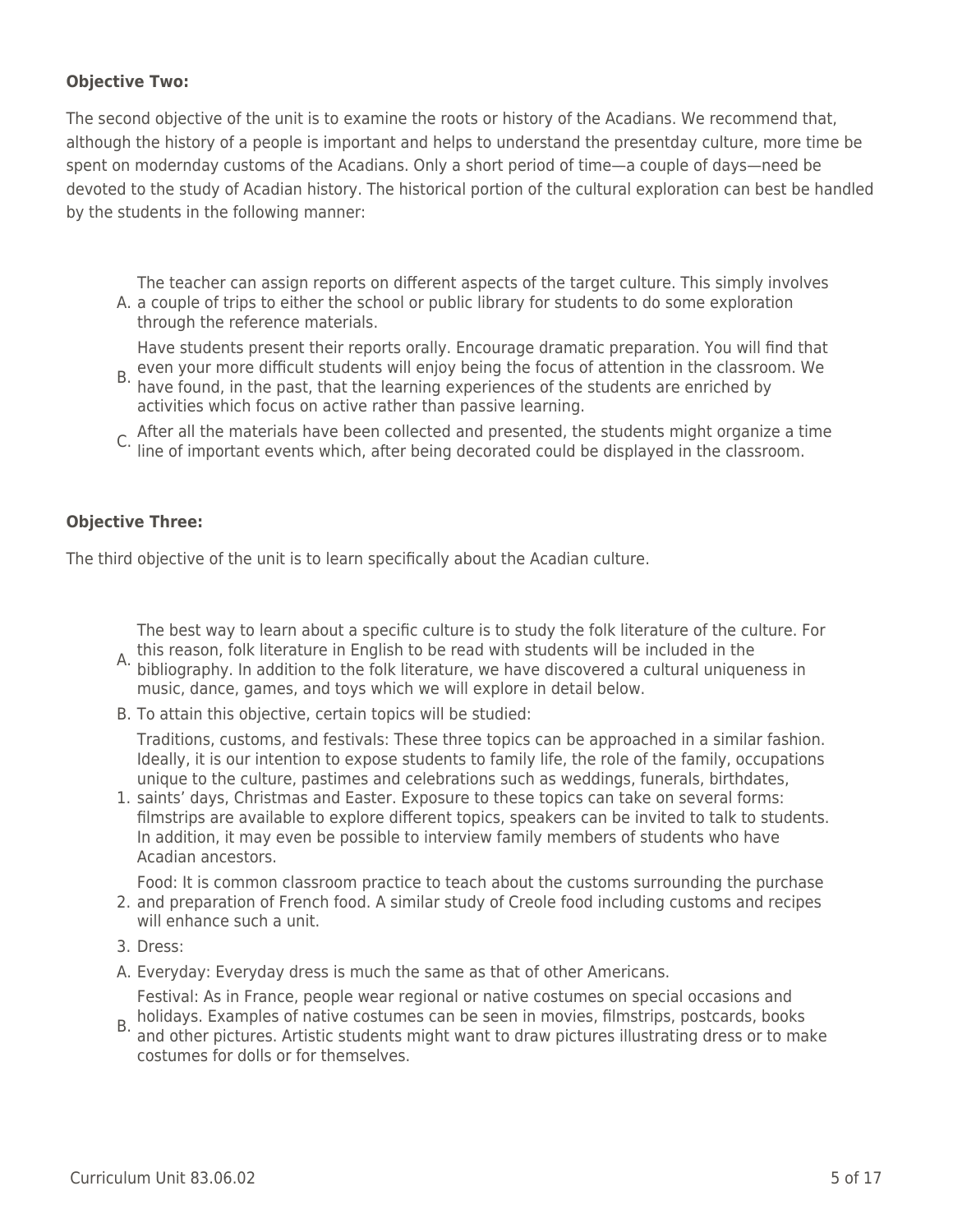#### **Objectives Four and Five:**

The fourth and fifth objectives of the unit are to examine the Acadian influence in the United States and the influence that the American culture has had on the Acadian. As one culture is integrated into another, each culture gives of itself to create a new and diverse cultural mix.

A. influences can lead to studentconstructed models. A comparison of "Cajun" plantations and Architecture: A study of the buildings of New Orleans including French, Spanish and American other southern plantations might show how one culture has influenced the other.

B. Food: In this area of the South, the regional cooking is a mixture of Spanish, French, and Créole cuisine. Students can study and prepare Créole recipes as a part of their Acadian festival. C. Festivals and Holidays: As a class project, students could write to the Louisiana Bureau of Tourism or the Bureau of Acadian Affairs to explore which Acadian festivals or holidays are widely celebrated, and how their celebration has influenced different state holidays.

Music and Dance: Students may be able to listen to regional French music on shortwave radio. This regional music is not American by virtue of language nor is it French by virtue of

- D. style. It is a unique mixture of both cultures. There are many ethnic dance companies which tour the United States. Perhaps students could participate in a schoolorganized field trip to see performances of ethnic works by dancers in costume.
- E. are involved in the creation of native crafts. Books on regional art illustrate the influence of Art and Architecture: The tourist bureau of New Orleans may furnish a list of local artists who the Acadian culture in the local arts.

Language: Cassette recordings of "Cajun" dialect will show students that although the dialects stem from French, they sound quite different from the Parisian French taught in

F. schools. A "Cajun" dialect dictionary may illustrate the American influence on the language. Likewise, many American patterns of speech of the region are widely influenced by the French language.

The following is a list of Cajun terms with their French and English equivalents.

| CAJUN    | <b>FRENCH</b>  | <b>ENGLISH</b> |     |
|----------|----------------|----------------|-----|
| jongler  | penser         | to think       |     |
| asteur   | maintenant now |                |     |
| ouiai    | oui            |                | ves |
| haler    | tirer          | to pull        |     |
| boFte    | bo"te          | box            |     |
| naiyer   | noyer          | to drown       |     |
| quofaire | pourquoi       | why            |     |
| j'eus    | je suis        | am             |     |

 $Curriculum$  Unit  $83.06.02$  6 of 17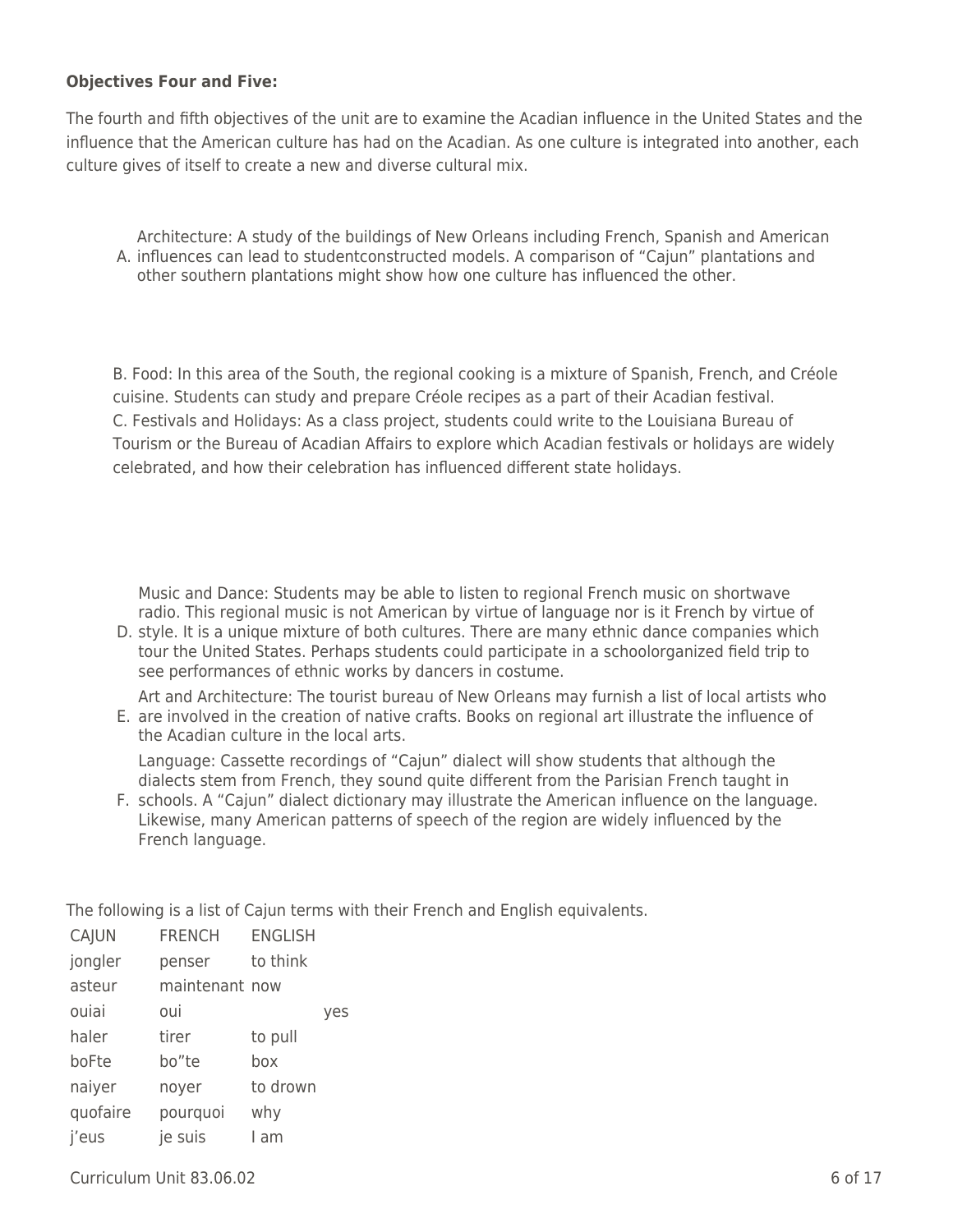| froumi               | fourmi                            | ant                                                                                     |         |
|----------------------|-----------------------------------|-----------------------------------------------------------------------------------------|---------|
| fremer               | fermer                            | to close                                                                                |         |
| parousesse paroisse  |                                   | parish                                                                                  |         |
| poésson              | poisson                           | fish                                                                                    |         |
| visotes              | vous autres you guys              |                                                                                         |         |
| none                 | oncle                             | uncle                                                                                   |         |
| Z0Z0                 | oisseau                           | bird                                                                                    |         |
|                      |                                   | Several Cajun French words whose meanings are unknown in French dictionaries:           |         |
|                      | babiche-a cable or cord           |                                                                                         |         |
| marron-wild          |                                   |                                                                                         |         |
|                      |                                   | brHlot-a little black fly that attacks eyes, nose and mouth and burns them              |         |
| cayak-a male buffalo |                                   |                                                                                         |         |
|                      | cotonier-cottonwood tree          |                                                                                         |         |
|                      |                                   | créole—native white person of French parents born in the Mississippi Valley             |         |
|                      | metiz-mixture of white and indian |                                                                                         |         |
|                      |                                   | mul%tre-mixture of black and white                                                      |         |
|                      |                                   | poisson armé-fresh water fish with a pointed head                                       |         |
|                      | piroque-a dugout canoe            |                                                                                         |         |
|                      | bride abattue-with all haste      |                                                                                         |         |
|                      | quatre cents coups-escapades      |                                                                                         |         |
|                      |                                   | bagueller-to speak without rhyme or reason                                              |         |
|                      |                                   | brouhaha-a tactful argument, an exciting conversation                                   |         |
|                      |                                   | un bardibaba-a noise, a disorganized train                                              |         |
|                      |                                   | un gali macha-full of scrambled words                                                   |         |
|                      |                                   | jaserie-conversation, mixture of words                                                  |         |
|                      |                                   | un ratatouille-(in French known as a vegetable stew)-a quarrel between husband and wife |         |
|                      | un trembalisement-a big surprise  |                                                                                         |         |
|                      | un chombonhourrah-a celebration   |                                                                                         |         |
|                      | un chainfourah-a bad situation    |                                                                                         |         |
|                      | Curriculum Unit 83.06.02          |                                                                                         | 7 of 17 |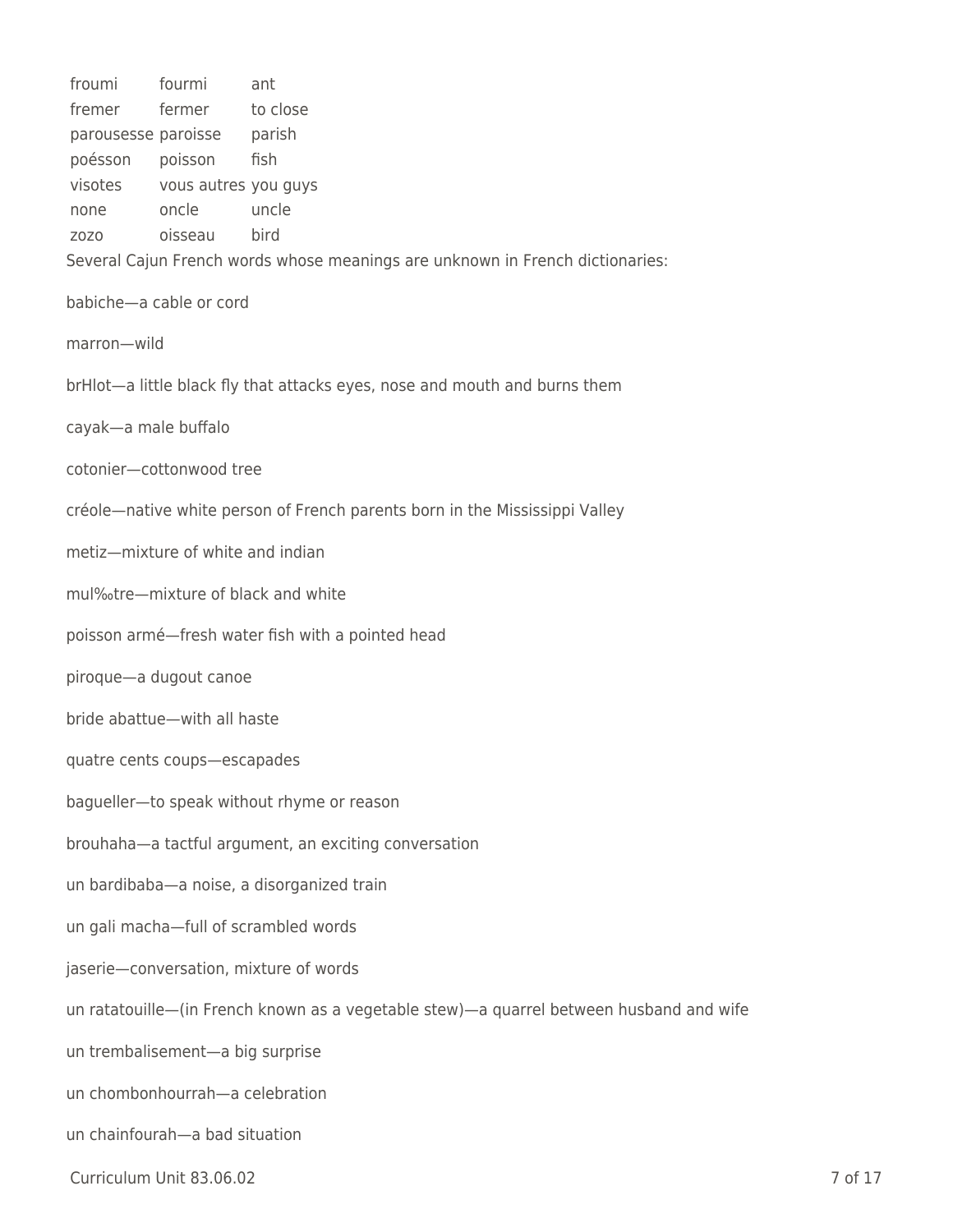## **CULTURAL TOPICS AND SAMPLE LESSONS**

#### **Topic: HISTORY**

Areas of interest in Louisiana

Students are to locate on a map those areas of Louisiana having an important Cajun population. Students will then plot the industry (de: products manufactured) and the agricultural areas of the region.

Students can also write a diary of historical events which took place during a particular period of Acadian history. They can write their diaries as if they were people living at the particular time in question.

Have students imagine that they are reporters of either a newspaper, television station or radio station and have them report on an important event of the period.

Design a poster with your class for a specific city in Louisiana which might be used as publicity for a tourist information bureau.

A time line of important events and dates reproduced from the included "fact sheet" can be used to decorate your classroom, and as a study guide for students.

Produce a filmstrip of studentdrawn illustrations or from color negatives.

#### French/Acadian Relations

Have students transform the French flag into the Acadian flag by placing a gold star on the blue background of the French flag.

Have students write a letter as Acadians to friends or family in France talking about their new lifestyle.

Students can play the part of French Acadians migrating to Canada. Have them make a list of the things that they feel they would need for the journey.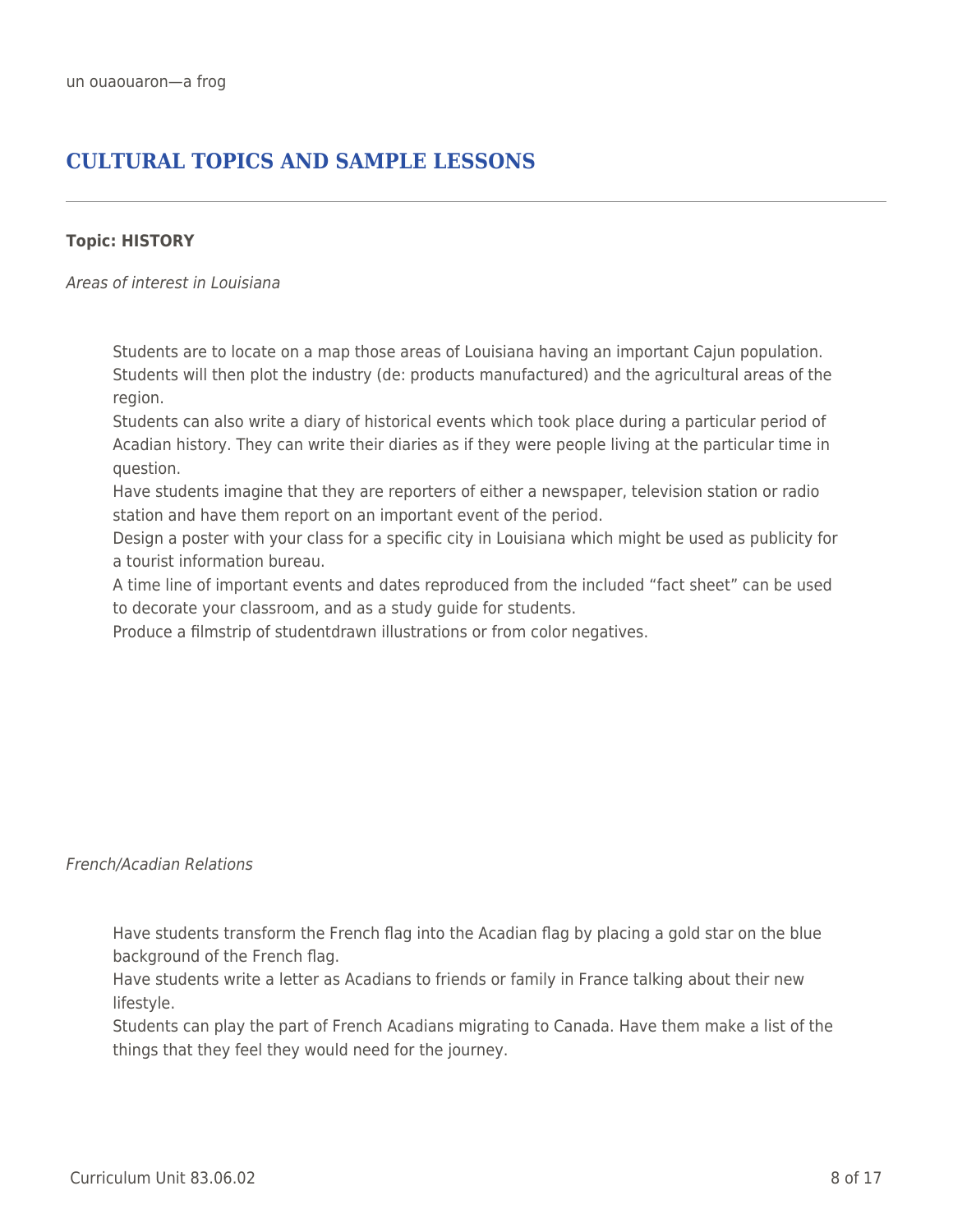## **Topic: FAMOUS PEOPLE**

Take a list of famous Acadians such as the one found below and assign student research reports on any given person. Students can also either draw a picture to represent the person, or an event in which he or she participated. Write a short blurb about what each picture represents and compile them into a booklet to be displayed in the classroom. (See the included time line for additional historical figures who may be used as report subjects. A brief biographical note on some of the historical figures is included.)

Pierre Gustave Toutant de Beauregard—(18181893) Confederate General who directed the bombardment of Fort Sumter S.C. that started the Civil war Evangéline—illfated lover of Longfellow's epic poem of the same name Jean Baptiste le Moyne, Sieur de Bunireer Pierre Le Moyne, Sieur d'Iberville—founded a colony at the mouth of the Mississippi River Le Marquis de LaFayette—(17571834) A French soldier and statesman who fought for American independence, and for the French Revolution La Salle Jean Fréderik Oberlin Louis, Comte de Pontchartrain Saint Landry Jacques Marquette—(16371675) An explorer of the Mississippi River, he was also one of the first white men to enter Illinois Edith Butler—singer Angel Arsenault—singer Antoine Maillet—writer Nathan Abshire—accordionist Ambroise Thibodeaux—accordionist Alphonse "Boissec" Ardouin—Black Cajun musician FrancoisXavier Martin—(17621846) Served as Chief Justice on Louisiana's State Supreme Court. Simplified French, Spanish, and English element of Louisiana law. Born in Marseille, France Desh™tels twins (Edward and Elby) Old French music Ron Guidry—baseball personality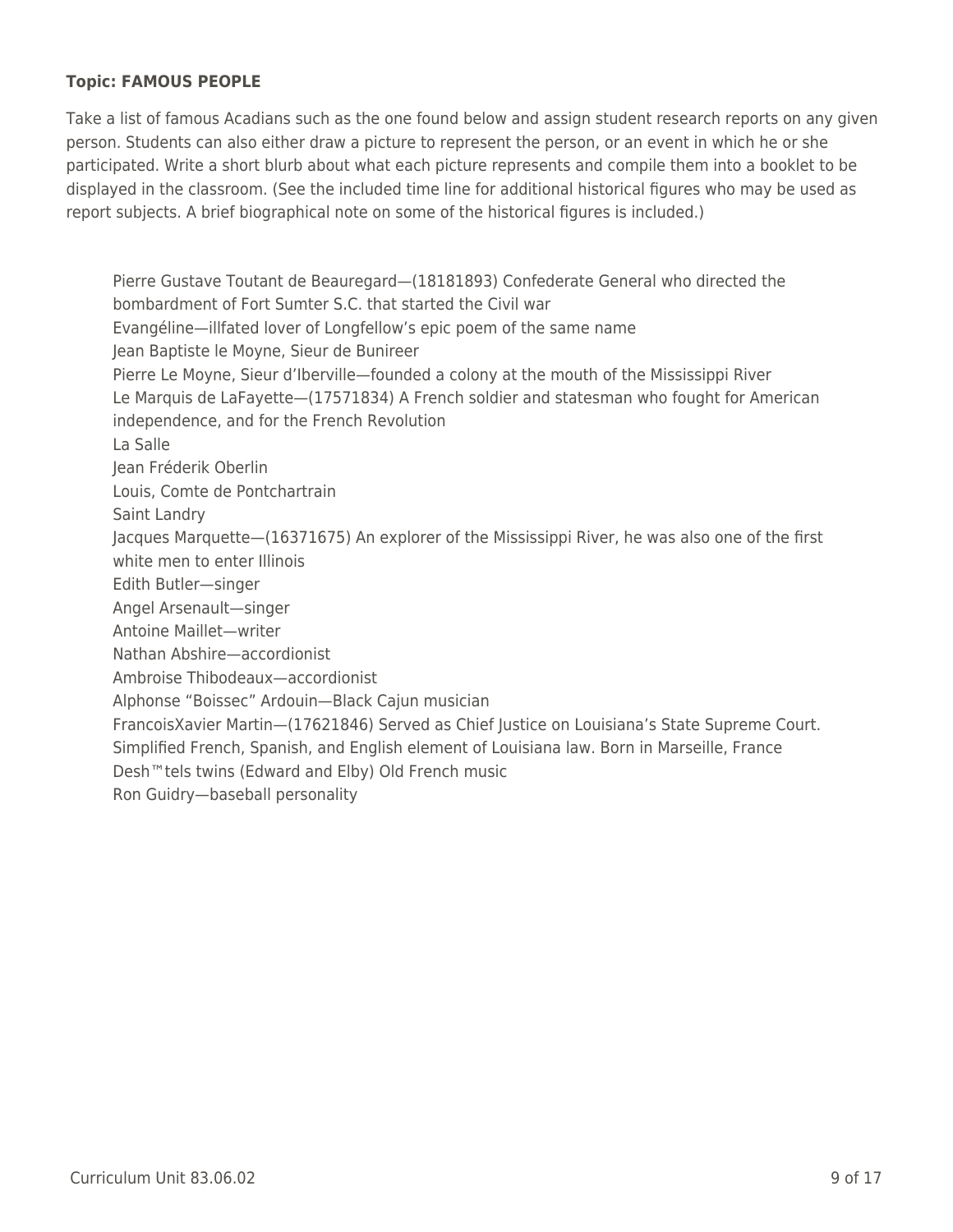#### **Topic: HOLIDAYS AND FESTIVALS**

The uniqueness of Cajun holidays and festivals set this cultural group apart from any other in the United States. Holidays and festivals are central to the social lives of the Acadians, and are yet another distinct way of preserving their cultural heritage.

Make up a large class calendar filling in important historical dates, birthdays of people being studied, holidays and festivals. (Much of this information can be obtained from our included list of important dates.)

#### MARDI GRAS

Plan a festival with your students to simulate the Acadian festival "Le Courir" a race on horseback around the countryside looking for ingredients to make a GUMBO. They are followed by musicians and singers and dancers.

LE FESTIVAL DES CRIVICES (LE FESTIVAL DES CREVETTESin French)

This is a festival to celebrate shrimp. Since a large number of the Louisiana Cajuns are fishermen, this festival honors one of the staples of the Cajun diet.

Discussion about specific festivals such as the two noted above might be followed by a class discussion of similar religious or secular festivals which members of the class either celebrate or have heard of in other ways.

#### **Topic: FOLK LITERATURE**

The following is an example of an Acadian folktale taken from "L‰che pas la patateportrait des Acadians de la Louisianne" by Revon Reed. We have included the folktale in French, Cajun and English.

LE GENS PERDU

#### *En francais:*

Un homme de ville rencontre une vieille paysanne sur

une route. "Ditesmoi, suisje bien sur le chemin de

Mamou?"

"Je ne sais pas, Monsieur."

"Mais ˆ combien de kilomEtres suis—je de Mamou?"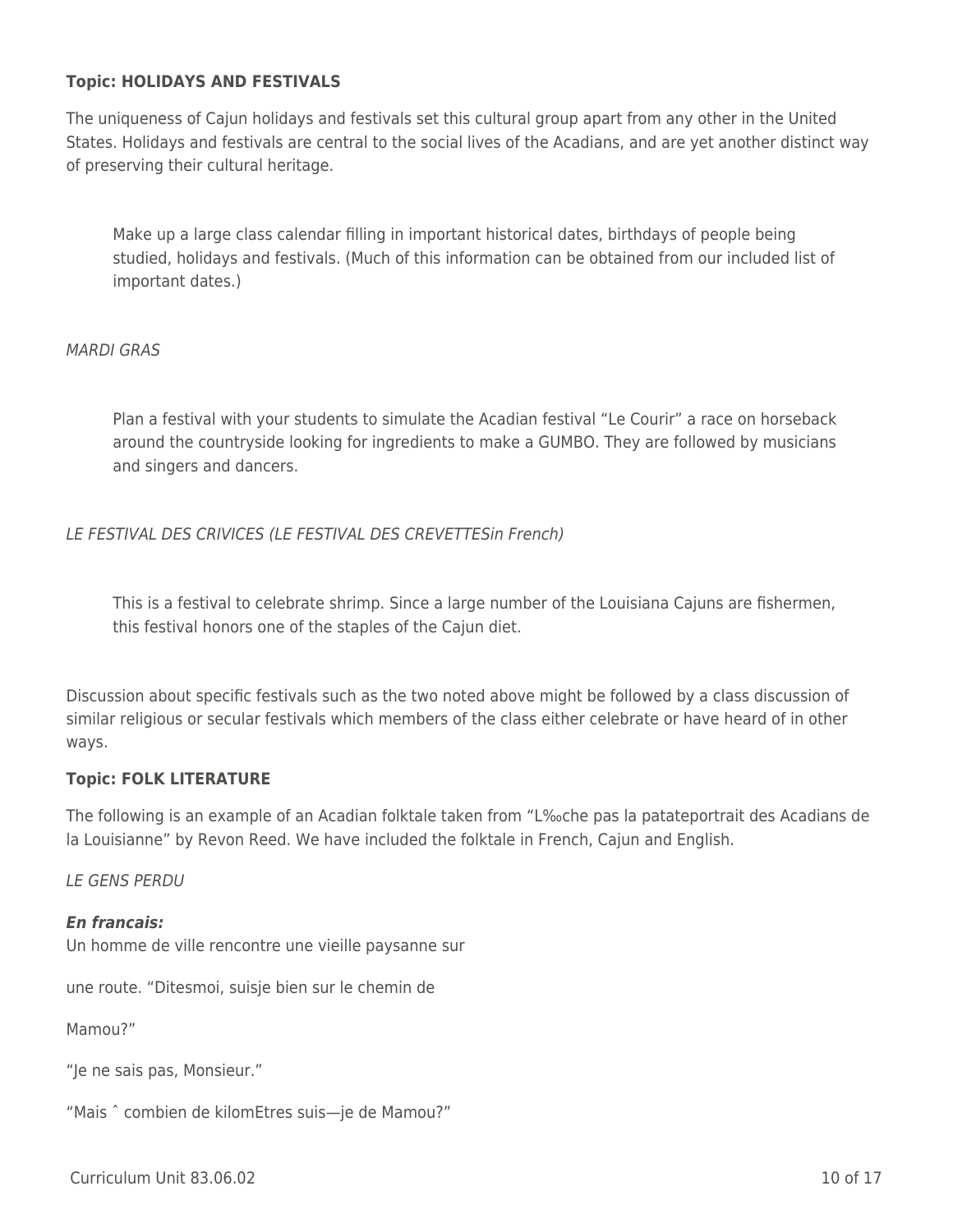"Je ne sais pas, Monsieur."

"Alores, en quelle direction est Mamou?"

"Je ne sais pas, Monsieur."

Le voyageur est un peu f‰che. I1 dit ˆ la paysanne

"Vous Ftes un peu stupide, ma bonne femme!"

"Oui, sans doute, mais je ne suis pas perdu." [sic]

## *En Cajun:*

Un gros chien de village arrFte un petit bonaré [bon ˆ rien, vaurien] ˆ une croisson de chemin dans le milieu de la campagne d'Anse Meg:

"Hey lˆbas, toi rabette, viens voir ici, dit mon quel de ces quatres cheminslˆ m'amEnerait a Mamou?"

"Mais mon je ne connais pas, Monsieur."

"Hey garson, allons dire je prends le chemin ˆ la gauche oG lui, il va m'améner, hien?

"Ca m'en fait beaucoup, Monsieur mais je ne connais pas ca non plus."

"Hey 'tit bougre, allons dire que je prendrais le chemin qui va ˆ la droite, oG lui l'irai, tu crois?"

"Monsieur, ca me casse le coeur mais je ne connais pas ce encore."

"Et si j'irai droite oG tu crois ce cheminlˆ m'amEnerait, imbécile?"

"Monsieur, quadmFme ma vie dépendrait sur la réponse correcte, je connaisserai encore pas, mon."

"Tu connais quelque chose, non garcon je crois que t'es bien bFte."

"PeutFtre ca c'est bien, Monsieur, mais mon j'eus pas perdu, non!"

## *In English: The following is a summary of the tale.*

A man from the city is walking along a country road one day when he happens upon an intersection. At the intersection, he sees an old woman from the region and asks her for directions to Mamou. She tells him that she does not know the way. After several attempts at finding out the directions or the distance to Mamou with no results the frustrated man says to the old woman: "You know, you are quite stupid." She replies: "That may very well be, but at least I am not lost."

Read a folktale with the students either in French or in English, such as the one included above, and have them come up with a moral or purpose for the tale. After reading some traditional Cajun folk literature, have students compare what they have read to stories they might have heard in their own experience.

As a class project, you might try having the students compose an original folktale. Put on a puppet show depicting events or scenes from the poem EVANGELINE by Longfellow.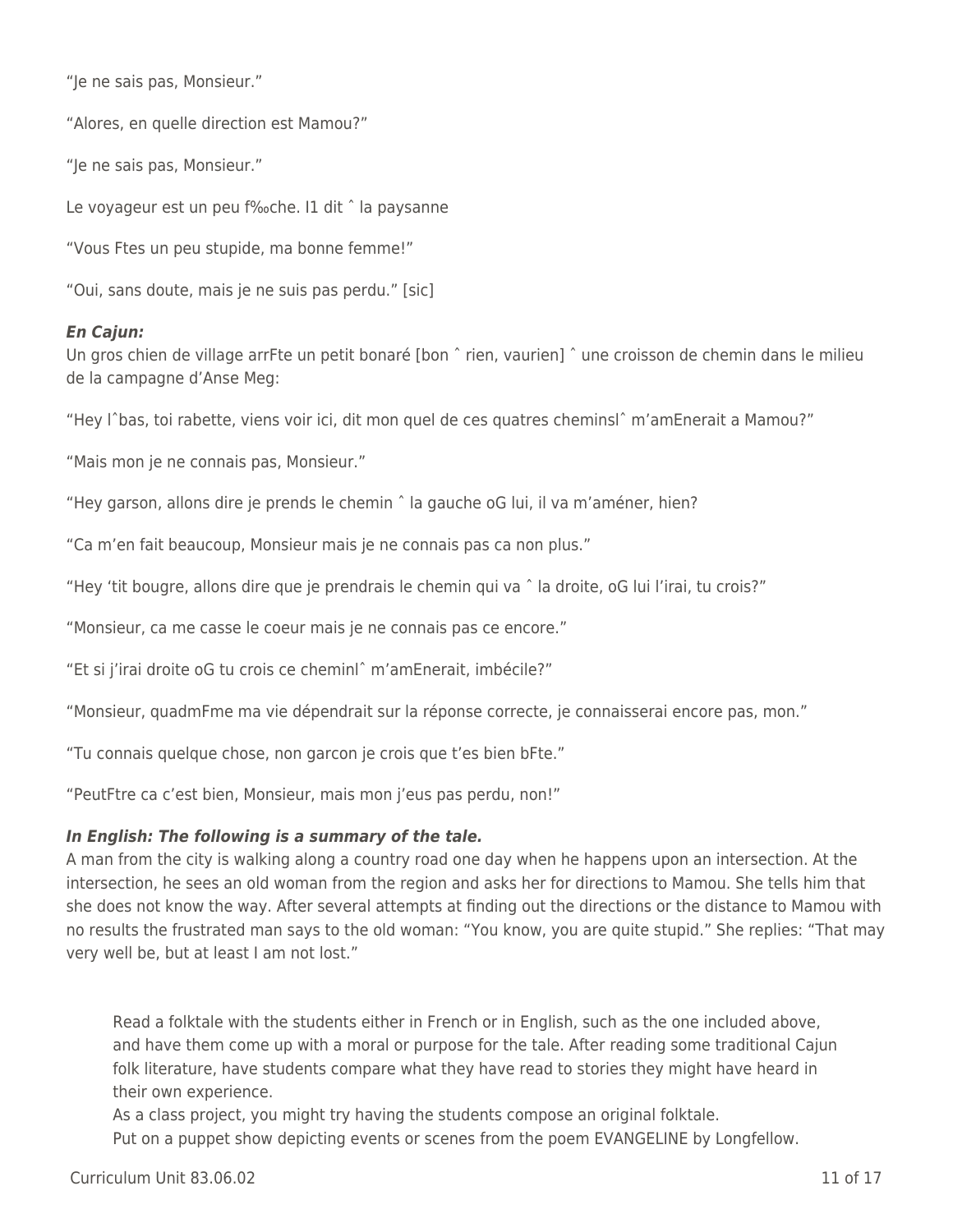Draw a mural with students to illustrate scenes from the poem.

## **Topic: CUSTOMS AND LIFESTYLES**

#### DEATH AND FUNERAL CUSTOMS

Cajuns are buried above ground; graves are made of cement covered with marble. Often a picture of the deceased is found on the tomb. After the very somber funeral, which usually takes place one or two days after death, there is a large celebration with music and dancing to celebrate the deceased's ascent into heaven and therefore to a better life. November 2, Le Jour des Morts (The day of the dead) is when all the Cajun cemeteries are decorated with brightly colored flowers to ward off any evil spirits.

Discuss the difference between those Acadian funeral traditions and the funeral traditions of the students in your classes.

MUSIC

As a class project, you might want to study some of the traditional or typical funeral marches (ie: When The Saints Go Marchin' In) and perhaps have students compare this music to some of the old "negro spirituals" with which they might be familiar.

#### BIRTH

There is a very solid connection between birth and death in the Cajun culture. The Cajuns believe that a child born in a family is a way to compensate for a death in the family. Conversely, any time that a child dies, the event is a blessing on the family because the child has been called to be an angel of God and as such will protect the family.

#### **Topic: FAMILY LIFE**

The preservation of cultural uniqueness—areas of interest

- 1. language
- 2. religion
- 3. music
- 4. folkways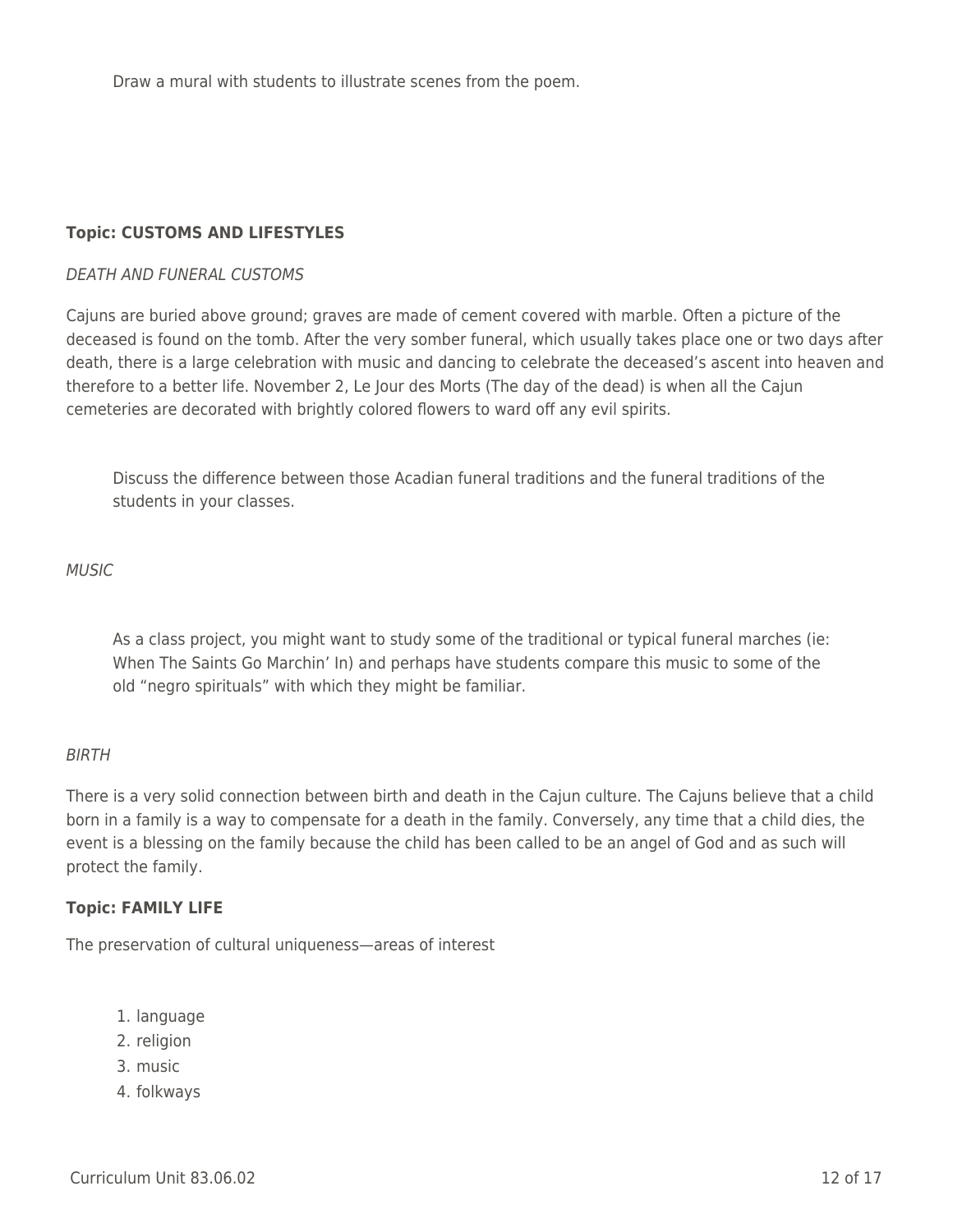Home and family life is central to the Acadians. Father usually works outside the home in agriculture or fishing while mother works in the home as the center of the family. She is the person who instills values and traditions in her children. Families participate in religious as well as secular festivals surrounding some of the folk traditions of the culture.

Study family life in conjunction with folk literature because the best way to preserve a culture is to preserve its language and its folk traditions. The Cajuns of Louisiana have a unique language whose roots are in old French. It is strictly an oral tradition within the family or within a relatively small social group since the use of the Cajun dialect was forbidden in public places and outlawed in schools because it is not English. Recently, a great deal of English has crept into the language thus showing the influence of outside American culture on the preserved Cajun culture.

It would be worthwhile as a class activity centered around the uniqueness of Cajun family life to have a discussion with students comparing some of these Acadian family traditions to some of their personal family traditions.

Begin by taking a survey of the class to see how many students can come up with French words that are now a part of the English language.

Students could make a Cajun dictionary similar to the list of Cajun terms included in the unit showing French or English roots of many of the Cajun words they have learned.

They could discuss and give examples of typically Cajun recipes which have become very popular in the black community, such as dishes with shrimp and rice. (See the bibliography for the name of a widely available Cajun cookbook.)

## **Topic: CAREERS**

The typical careers of the Cajun male are divided into three categories:

- 1. Oil and gas roughnecks, roustabouts, pushers, and drillers on rigs in the Gulf of Mexico wearing coveralls, boots and hardhats
- 
- 2. Fishing: shrimp, fish, and oysters
- 3. Agriculture/farmers: rice, Chinese peas, sweet potatoes, cotton, corn and other vegetables; others raise cattle, pigs, and sheep

Workers in oil and fishing work out a time schedule by which they are away from the home for a period of time, but then at or near the home for the rest of the time during the year.

Students find out information on types of jobs which are available to people living in Louisiana. They could then present an oral report to the class about these jobs explaining why some of them are particular to the region.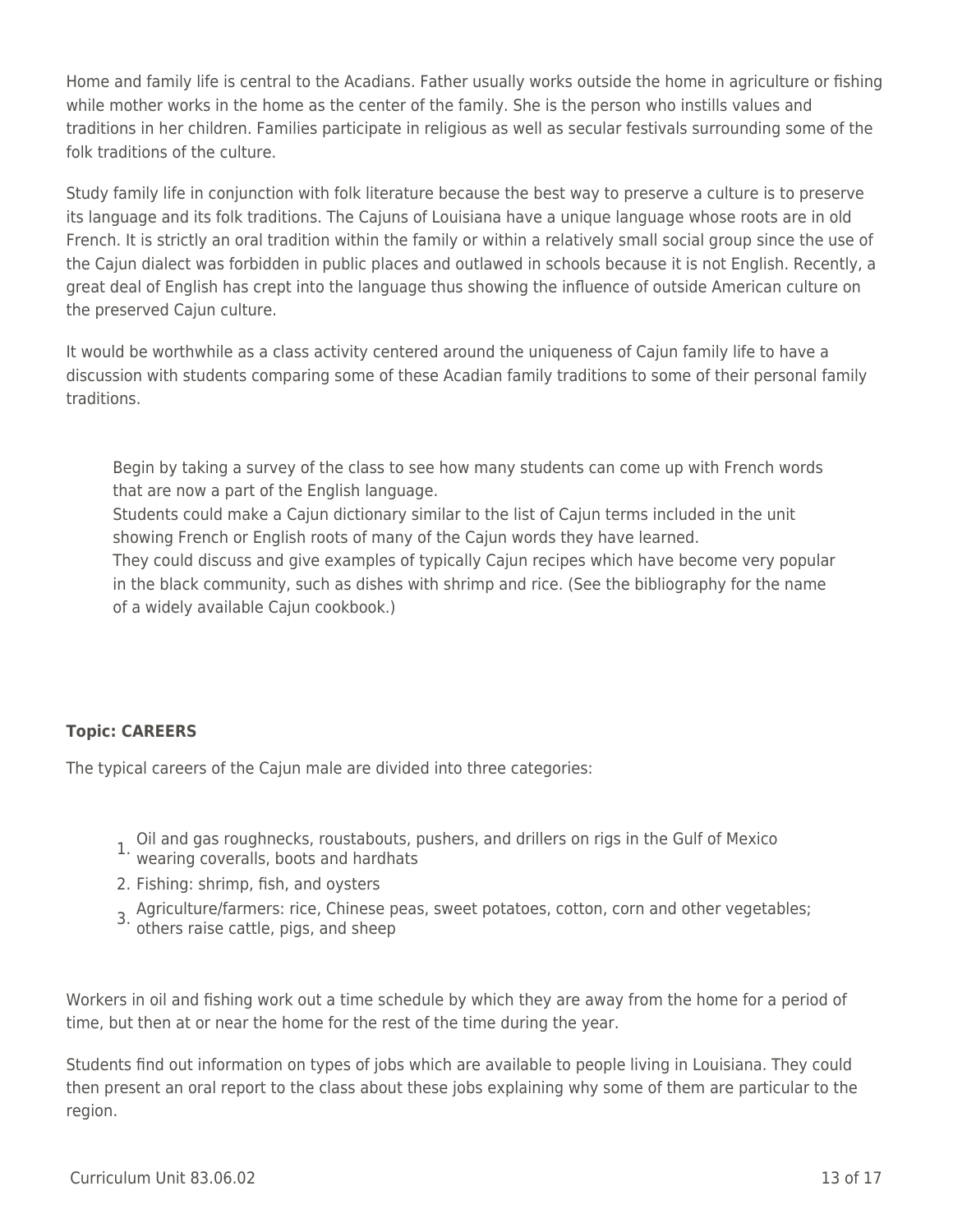## **Topic: MUSIC**

Music is considered to be part of the Cajun soul. Different sounds come from France (Bretagne, Normandie, Poitou, Picardie) others come from Québec and New Brunswick. The Créoles influenced Cajun music through jazz. The Cajuns were not allowed to bring any musical instruments with them from Acadia except the harmonica. The British destroyed many of their instruments also. So the Cajuns used their voices and mouths for making music. Other instruments the Cajuns use today are: the triangle, steer's horn, washboard, guitar, violin, and accordion.

"Faisdodo" (probably from dosˆdos, which also became the American square dance call "dozedoh") is a public dance arranged by the owners of public dance halls where beer and strong drinks are served. Everyone is invited to these dances.

Bal de maisonprivate dance in a home to which only members of the family or neighbors are invited.

Teach students a Cajun folk song and have them sing it as part of their festival.

Give a lecture about Cajun music using samples for the class to hear. (A student can also do this.) The class could then comment on what they have heard.

Have students research a folk song to find its ancestry: (France, Africa, etc.) Present this to the class.

## **Topic: COSTUMES**

#### *Feminine traditional:*

White bonnet, white apron, blue skirt, red or white blouse with a 3/4 length sleeve, a small pointed black vest laced and without sleeves, and a small gold cross (the poor wear medals).

#### *Masculine traditional:*

Blue pants, white shirt with houffant sleeves, a red scarf tied around the neck, boots.

Students can draw pictures of Acadian costumes and design models of them for dolls. Students can dress in typical costumes and put on an Acadian fashion show with French commentary for the school.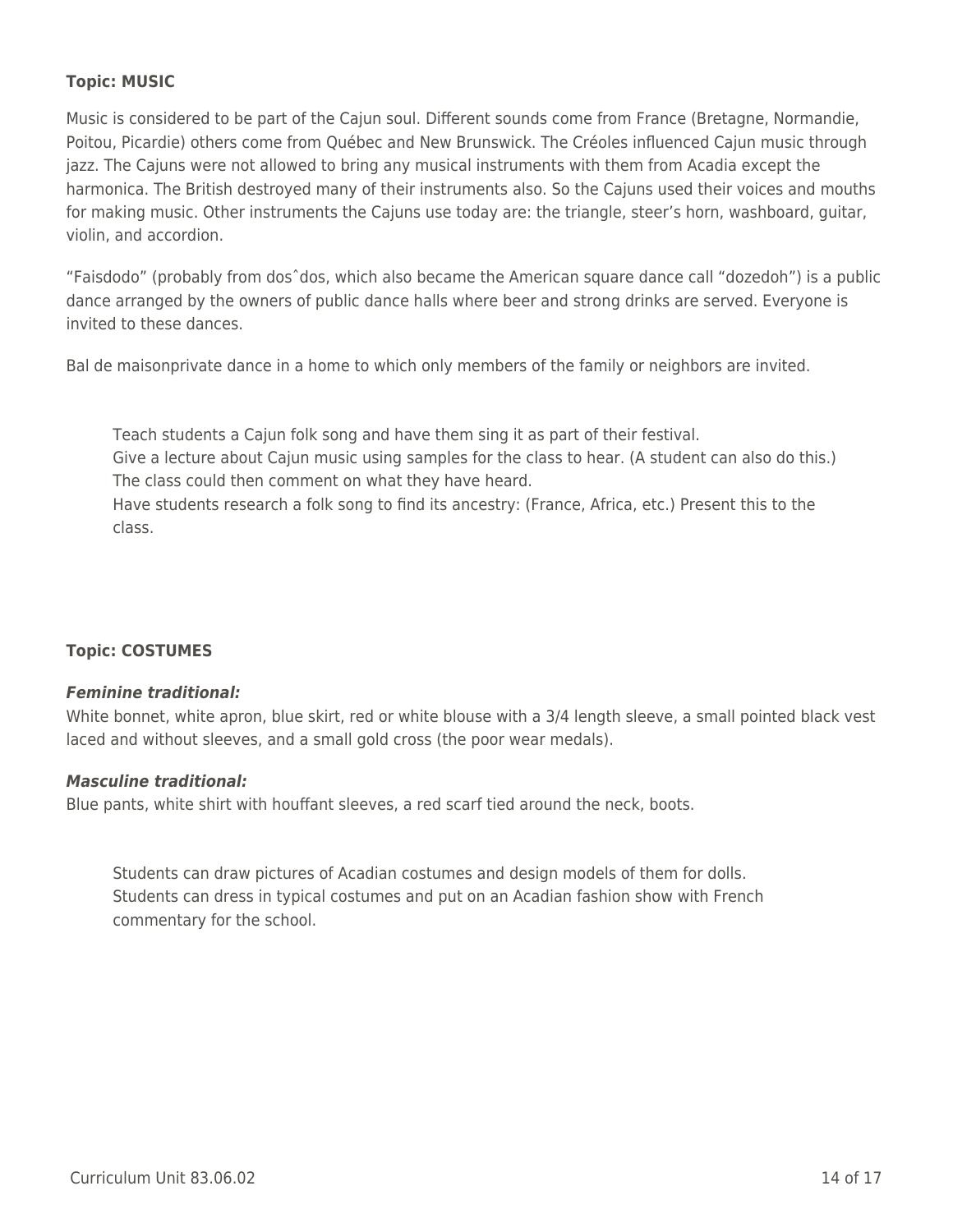## **READING LIST FOR TEACHERS**

Baubear, Marius. Jongleur Songs of Old Quebec. (New Brunswick, New Jersey: Rutgers University Press), 1962.

An excellent source of FrenchCanadian folk songs. It explains the folksongs of New France: Canada, Acadia, and the Mississippi and Missouri River Valleys, and Louisiana.

Beaudre, Henri. La Déportation des Acadiens . (Quebec, Imprimerie de l'Action Sociale), 1918 limitée.

One of the many pamphlets in a series related to the history of Nova Scotia. This is a thirtyone page essay dealing with the tragic expulsion of the Acadians from Nova Scotia.

Brebner, John Bartlet. New England's Outpost: Acadia Before The Conquest of Canada . (Hamden, CT: Archon Books), 1965.

A history of AcadiaNova Scotia from 16401774. This book shows how the British failed to administer the colony with any degree of success. This illustrates a model upon which Canada's government is based.

Dupont, JeanClaude. Héritage d'Acadie . (Ottawa, Canada: Editions Leméac, Inc.), 1977.

Gives good information about folklore and some holidays.

———. Histoire Populaire de l'Acadie. (Ottawa, Canada: Editions Leméac, Inc.), 1978.

A good source for information about Acadian folk art, dress and food.

Johnston, (Mrs.) Margaret H. In Acadia: The Acadians in Story and Song. (New Orleans: F.F. Hansel and Brothers.), 1893.

A short novel containing five parts including concise information about Acadia and Louisiana.

Lauvriˆre, Emile. La Tragédie d'un peuple, histoire du peuple acadien de ses origines ˆ nos jours . Vol. I & II (Paris: Librarie Plan), 1924.

A very detailed history in two volumes of the Acadians in Quebec and in the United States.

Reed, Revon. L‰che pas la palate: portrait des Acadiens de la Louisianne . (Montréal, Québec: Editions Parti Pris), 1976.

Excellent! Very interesting. Easy to read. Good source of information. Note particularly the following chapters: "La vie de famille", "Les metiers du Cajun", "Les languages du Cajun", "Personnages cajuns légendaires", "Mamou, ville typique du Cajun", "Comes folkloriques", "Les amusements du Cajun", "L'‰me du Cajun: sa musique".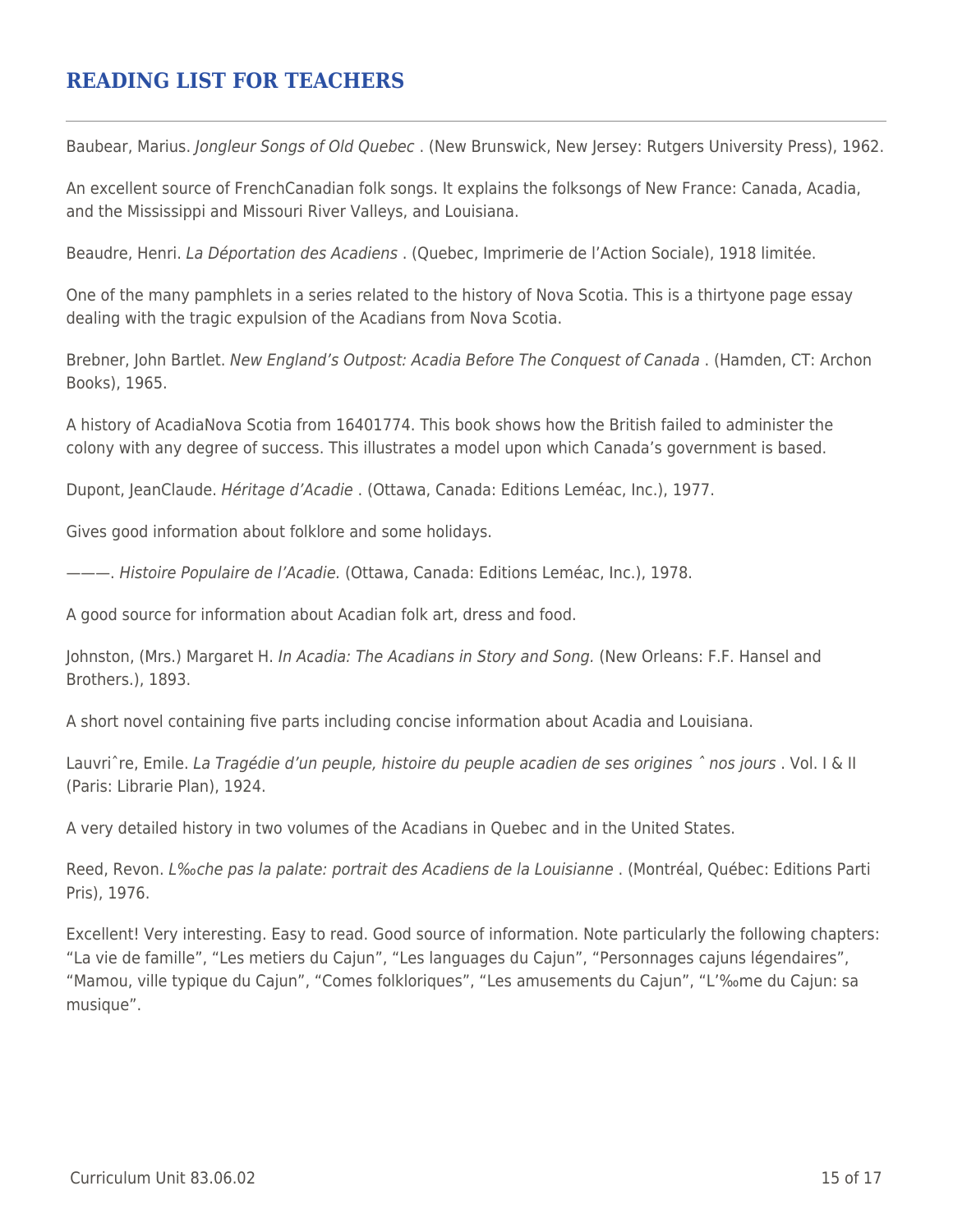## **READING LIST FOR STUDENTS**

Arcenaux, George. Youth in Acadie: Reflections on Acadian Life and Culture in Southwest Louisiana . (Baton Rouge: Claitor's Publishing Division), 1974.

An interesting account of the author's experiences growing up in Acadian Louisiana. It is more autobiographical than cultural, however.

Bible, George P. The Acadians: Their Deportation and Wanderings . (Philadelphia: Ferris and Leach), 1905.

A detailed history of the Acadians, their flight and return, and their second flight. The author shows how Longfellow based his poem "Evangeline" on a real person and real events.

Bird, Will R. Done At Grand Pré . (Toronto: The Ryerson Press), 1955.

Tells the story of the desperation of the Acadians in narrative form.

Dominion Atlantic Railway. The Land of Evangéline Nova Scotia An Annotated Guide . (Kentville, Nova Scotia: Kentville Publishing Co., Ltd.), 1935.

Illustrations are included. It tells the necessary information about historical places in Nova Scotia.

Hallowell, Christopher. People of the Bayou: Cajun Life in Lost America . (New York: E.P. Dutton), 1979.

This book tells about Cajun life today in South Louisiana. The people are shy, solitary, and hardworking. It is written in narrative form, but is not a story.

Hannay, James D.C.L. F.R.S.C. The Heroine of Acadia . (No other information given.)

A charming tale of the life of Frances Marie Jacqueline, wife of Sieur de la Tour. This story parallels a folktale as it tells of Mme. la Tour's historic defense of fort la Tour. An historical legend wellsuited for Junior High.

Parkman, Francis. Pioneers of France in the New World . (Boston: Little Brown and Co.), 1880. A very detailed history of the explorations and early settlements by the Spanish and French.

Post, Lauren C. Cajun Sketches from the Prairies of Southwest Louisiana. (Louisiana: Louisiana State University Press), 1962.

A very easy to read narrative. The story is told from the point of view of natural resources and geography. The author defines and translates terms from Cajun to English. Note the following chapters in particular: "Early Approaches to the Acadian Prairies", "Cajun Houses", "Cajun 'Pieu' Fences", "Old Aladdin and his Créole Chairs", "Spinning and Weaving" "Courtship and Marriage", "Faisdodo", "Music and Dancing", "Cajun MardiGras", "Birth, Death and the Social Life", "Cajuns Today".

Rushton, William Faulkner. The Cajuns from Acadia to Louisiana (New York: Farrar Straus Giroux), 1979.

There is some history and background of the Acadians in this book. It focuses mainly on life today. Notice the following chapters: "Reconstructing the Cajun House", "Weaving Together", "How to Cook Cajun", "French Accordion Folk Music", "Laisser les bons temps rouler." The appendices also deserve to be studied: "Tu parles